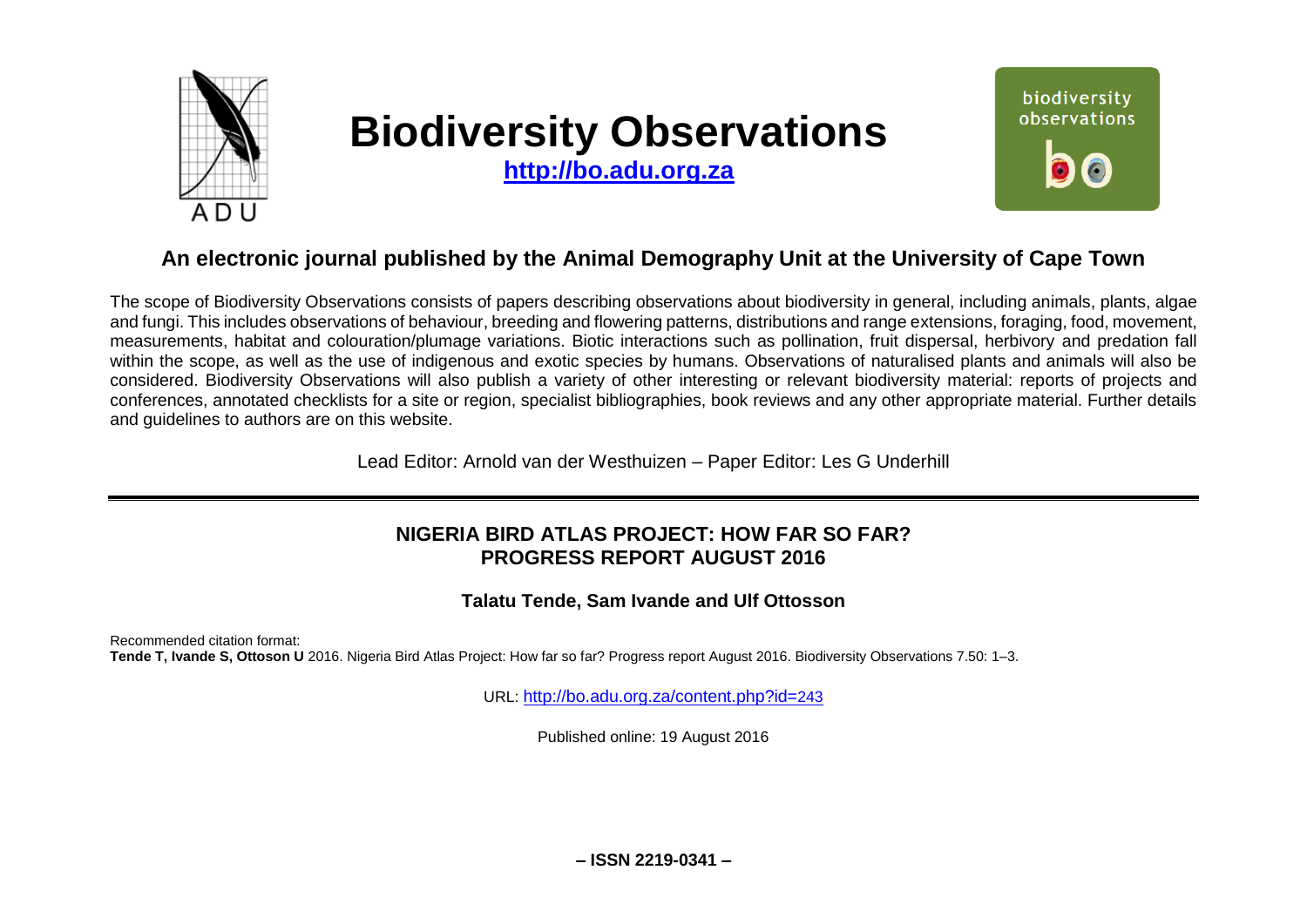

### **NIGERIA BIRD ATLAS PROJECT: HOW FAR SO FAR? PROGRESS REPORT AUGUST 2016**

*Talatu Tende, Sam Ivande and Ulf Ottosson*

AP Leventis Ornthological Research Institute (APLORI) University of Jos, Jos Nigeria

#### **Background**

Knowing where species occur – species distribution – is a fundamental first step towards their effective conservation. The Nigeria Bird Atlas Project (NiBAP) aims therefore to update information about the distribution of birds across Nigeria through a coordinated and rigorous



*Figure 1. Logo of the Nigeria Bird Atlas Project (NiBAP)*



*Figure 2. A map of Nigeria showing the distribution of all the pentads that have been surveyed as at 17 August 2016, when 159 pentads had been visited. Yellow squares represent pentads that have been surveyed just once and orange squares are pentads surveyed 2–3 times.*

data collection approach and ultimately publish a bird atlas for Nigeria's birds (Figure 1). A bird atlas for Nigeria will contribute to guide proper conservation action for birds in the region. The project intends to achieve this with the valuable help and input of citizen scientists, i.e. volunteer members of the public who are keen to assist with the conservation of birds in Nigeria. By engaging citizen scientists, the project seeks to contribute to improve local, regional and national capacity and increase conservation and environmental awareness.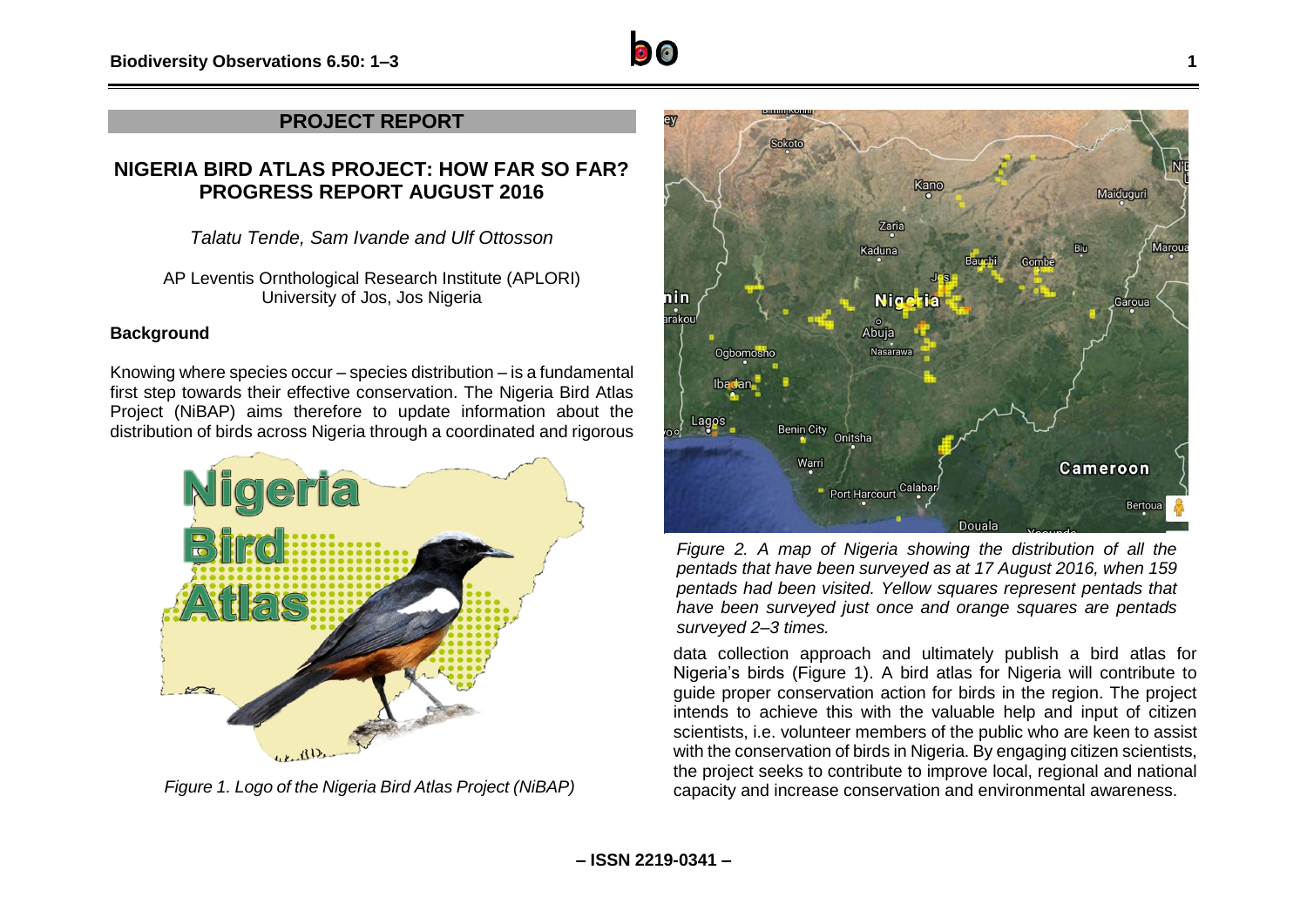



*Figure 3 . The NiBAP team members atlasing with other volunteer APLORI graduates and associates in some of the surveyed areas. (A) Left to right: Akwashiki (a former intern at APLORI) participating in atlasing in Lafia, Nassarawa State, with Ulf, Talatu and Sam. (B) Dr Tende (middle) with Mr Musa Jidankat (left) and Mr Samson Da'an (right). (C) Left to right: Dr Ottosson, Dr Tende (NiBAP team) with Miss Mercy, a volunteer wildlife manage ment undergraduate student, Univer -sity of Agriculture Makurdi and Miss Grace Torkura (APLORI MSc graduate atlasing in Makurdi, Benue State. (D) Left to right: Dr Taiwo and Miss Rahila (APLORI graduates) with Dr Ottosson atlasing in Tula Mountains, Gombe State.* 

*All pictures from the NiBAP facebook page: [https://web.facebook.com/](https://web.facebook.com/groups/NigerianBirdAtlas/) [groups/NigerianBirdAtlas/](https://web.facebook.com/groups/NigerianBirdAtlas/)*